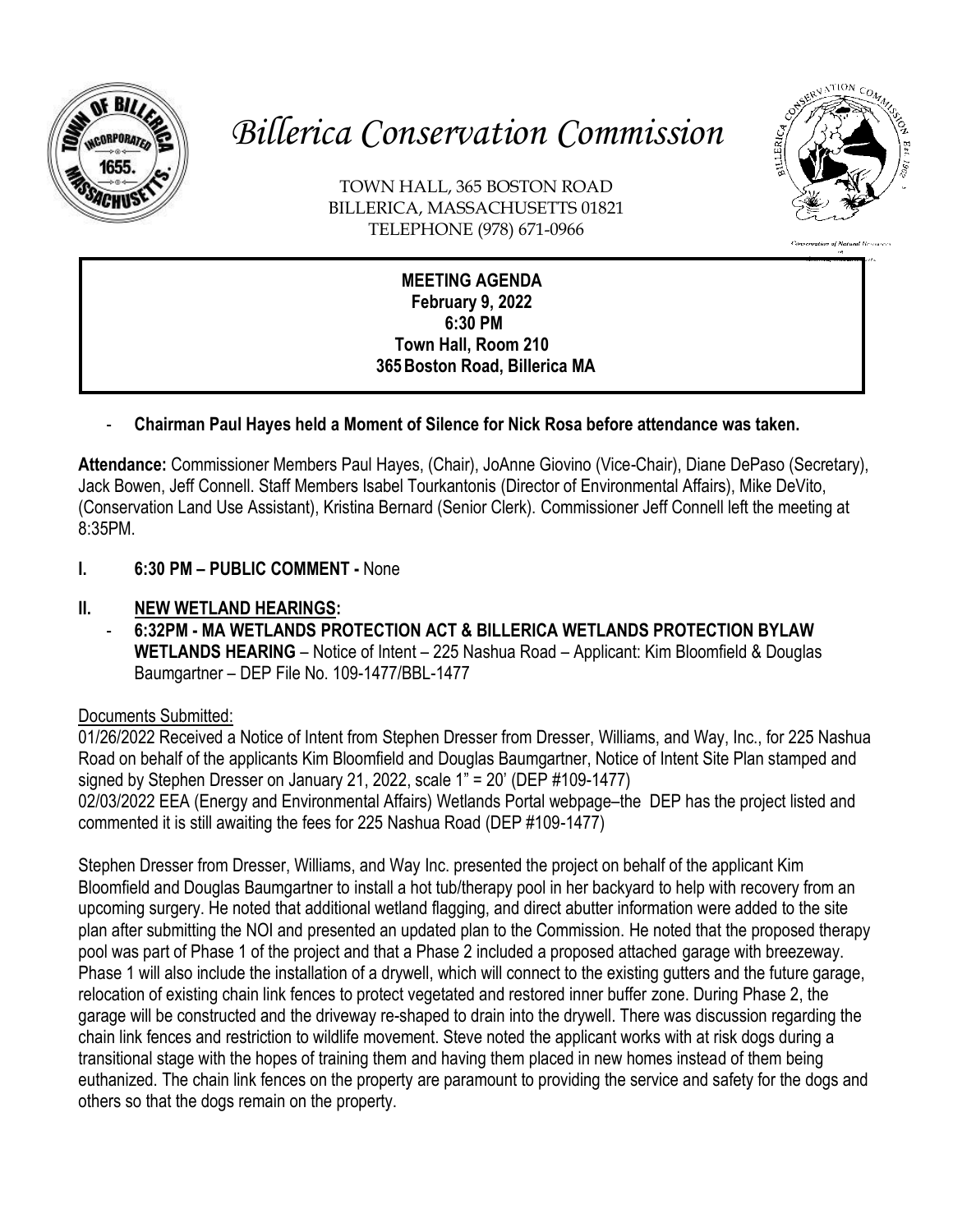The applicant Kim Bloomfield spoke again regarding the placement of the pool. She noted that the pool would need to be shifted because of bringing the outdoor house stairs up to code. Also, there is a removable ladder on wheels that will be used to get in and out of the pool. The removable ladder will also keep animals and children out. Stephen Dresser noted this change is not reflected on the current site plan and explained that a portion of the pool, specifically the pavers around the pool, would encroach into the 25-foot No Alteration Zone.

Isabel Tourkantonis, Director of Conservation, noted staff previously visited the site as part of the building application review and discussed with the property owner at that time that a wetlands permit would be required due to the extent of wetlands, site lay out and scope of work proposed. The Director noted the limit of bank and/or BVW on the other side of the stream should be reflected on the plan and had submitted review comments to the project engineer prior to the hearing . She noted that the wetland boundary generally follows a portion of the chain link fence except between 3b and 4b. Although the project is exempt from the MA Stormwater Management Standards, the applicant has included stormwater features to help manage stormwater runoff, particularly off the steep driveway, which will minimize and avoid erosion. The Commission requested the following be clarified and added to the site plan: the North arrow, direct abutters, datum and elevation of Green Engineering Floodplain or clarify if GEFP is an overlay, the 100-foot buffer zone boundary and delineate the entire limit of BVW on both sides of the stream, label the existing chain link fence in the back yard, and relocate the existing chain link fence as discussed during the hearing. The Director noted that a degree of review by the BOH will be required.

There was discussion regarding the footbridge that had been installed for access to the rear, upland portion of the property. The Commission noted that any future work to the bridge would require their review and requested the chain link fence at the rear portion of the property be relocated to protect more of the inner buffer zone, instead of the fence inside or at the wetland boundary. The Commission clarified that a wetlands or buffer zone restoration plan should be prepared and/or reviewed by a wetland scientist and not just the project engineer before it is submitted as part of an NOI. There was additional discussion regarding the existing PVC pipe discharging near the stream and the Commission requested that the pipe outlet be inspected and potentially cut back or removed, since it appeared to be contributing to erosion. Steve said the pipe is currently connected to the gutters and that it will be disconnected with the new drywell system that is proposed. He clarified both the current roof and proposed garage will be connected to the new drywell unit. The Commission further requested additional plantings in the area where the shed would be removed to help protect the stream, and that the sewer and water lines be reflected on the site plan.

**Motion:** TO continue the hearing to the February 23, 2022, meeting, moved by Commissioner Joanne Giovino, seconded by Commissioner Jack Bowen. All in Favor. Carried unanimously.

- **7:16PM - MA WETLANDS PROTECTION ACT & BILLERICA WETLANDS PROTECTION BYLAW WETLANDS HEARING** – Notice of Intent – 29 Argonne Road – Applicant: Ann Marie Miles – DEP File No. 109-1478/BBL-1478

#### Documents Submitted:

01/26/2022 Received a Notice of Intent from Stephen Dresser from Dresser, Williams, and Way for 29 Argonne Road on behalf of the applicant Ann Marie Miles, Notice of Intent Site Plan stamped and signed by Stephen Dresser on January 21, 2022, scale 1" = 20' (DEP #109-1478) 02/03/2022 EEA (Energy and Environmental Affairs) Wetlands Portal webpage–the DEP has the project listed and commented it is still awaiting the fees for 29 Argonne Road (DEP #109-1478)

Stephen Dresser from Dresser, Williams, and Way, Inc. presented the project to replace the existing porch and deck with a larger version of each on behalf of his client, Ann Miles. He noted that even though there is a proposed larger addition, there is a slight reduction within the impervious area within the buffer zone. The plan includes a degree of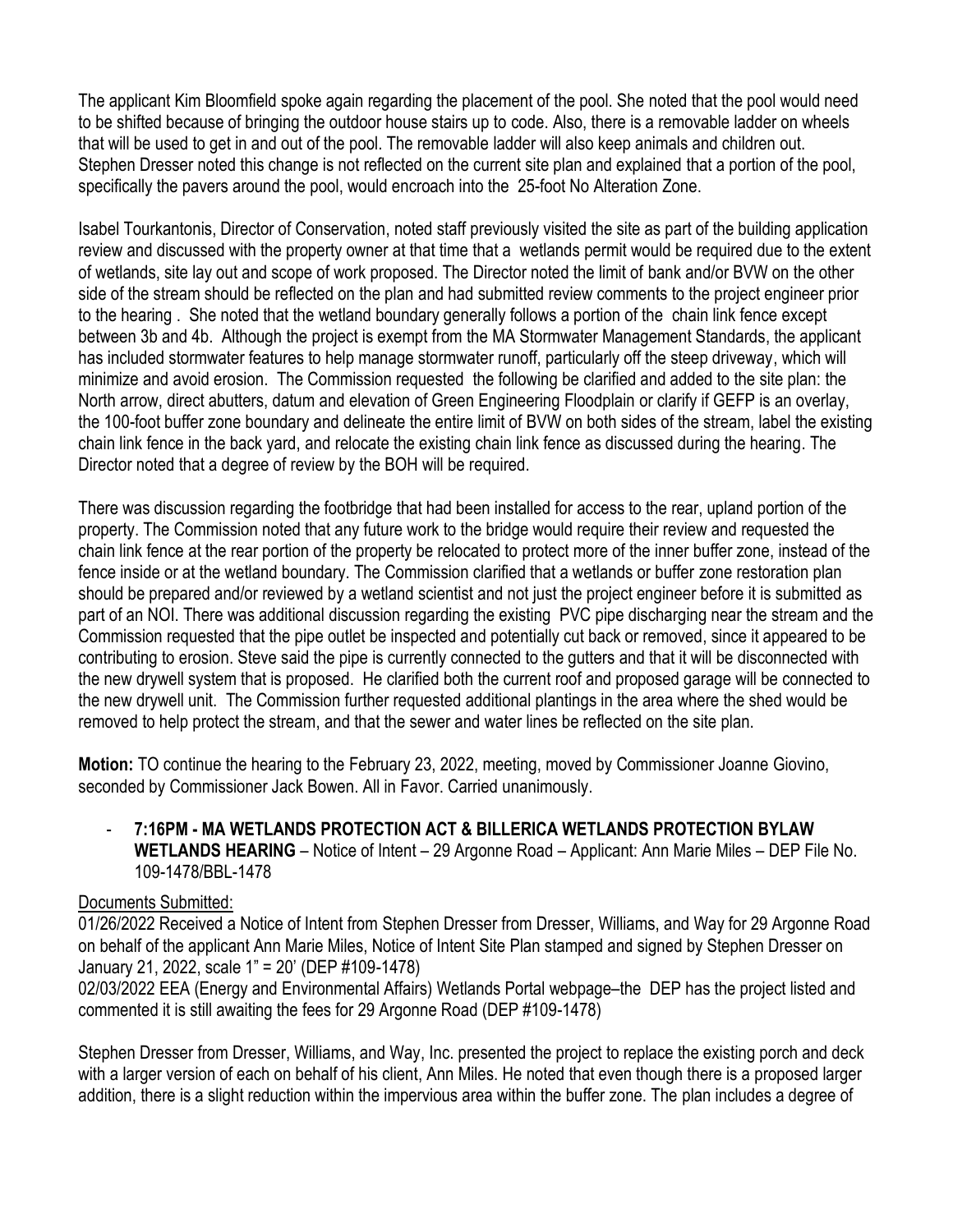restored buffer zone and a post and rail fence in a straight line behind the existing shed, so the owner maintains a square backyard. There is a 30-foot gas easement in the backyard and an existing shed.

Isabel Tourkantonis, Director of Conservation, noted staff concurred with the wetland delineation in the field, but that the Green Engineering Floodplain and its elevation, if applicable, should be referenced on the site plan. Additionally, there is a sewer manhole near wetland flag 7A that should be identified on the plan along with the sewer easement associated with the property. Landscaping debris was observed by wetland flags 5 and 6. The applicant is seeking a variance for a reduced set-back on the property, which has multiple easements, including the Tennessee Pipeline easement.

Commission members requested information added to the site plans including the sewer easement, stone trench, Green Floodplain, different types of lines to distinguish the 25-foot No Alteration Zone, and dimensions of the dwelling and proposed structures added to the site plan. Commission members noted ATV ruts were observed in the backyard in the wetland area and noted the area should be protected from ATV use. The Commission requested that the old wire fence be removed from the wetland boundary since it can trap wildlife. The Commission requested restoration plantings be increased between 6A and 8 and to bring up the visual barrier to the 25' No Alteration Zone boundary. There was a brief discussion regarding the location of the visual barrier. The Director noted the lot supports different utility easements and suggested holding off determining where a post and rail fence would be feasible until the sewer easement was reflected on the site plan. The Commission requested Steve have Norse Environmental, the wetlands professionals review the proposed planting plan to ensure the plants being proposed are adequate and will survive based on the site conditions.

**Motion:** TO continue to the hearing to the February 23, 2022, meeting, moved by Commissioner JoAnne Giovino, seconded by Commissioner Jack Bowen. All in Favor. Carried unanimously.

# **CONTINUED WETLAND HEARINGS:**

- **8:05PM - MA WETLANDS PROTECTION ACT & BILLERICA WETLANDS PROTECTION BYLAW WETLANDS HEARING** – Notice of Intent – 8 Carter Ave (Katie Durand Memorial Park) – Applicant: Town of Billerica – DEP File No. 109-1475/BBL-1475

#### Documents Submitted:

02/08/2022 Received an email from Emma Lord, Natural Resource Specialist with the National Park Service with attached letter stating support for the Katie Durand Memorial Park – Carter Ave Project.(DEP #109-1475) 2/4/2022 Received email for from Jonathan Niro, BETA Group Inc., requesting the hearing for the 8 Carter Ave NOI be continued to the 2/23/2022 meeting (DEP File no. 109-1475/BBL-1475)

**Motion**: TO continue the hearing to the February 23, 2022 meeting per the applicant's request, moved by Commissioner JoAnne Giovino, seconded by Commissioner Jack Bowen. All in Favor. Carried unanimously.

- **8:06PM - MA WETLANDS PROTECTION ACT & BILLERICA WETLANDS PROTECTION BYLAW WETLANDS HEARING** – Notice of Intent – 92 Billerica Avenue – Applicant: Jon Metivier – DEP File No. 109-1467/BBL-1467

#### Documents Submitted:

02/07/2022 Received email from Stephen Dresser from Dresser, Williams, and Way, Inc. with request to continue project hearing for 92 Billerica Avenue to the March 9, 2022, meeting (DEP #109-1467)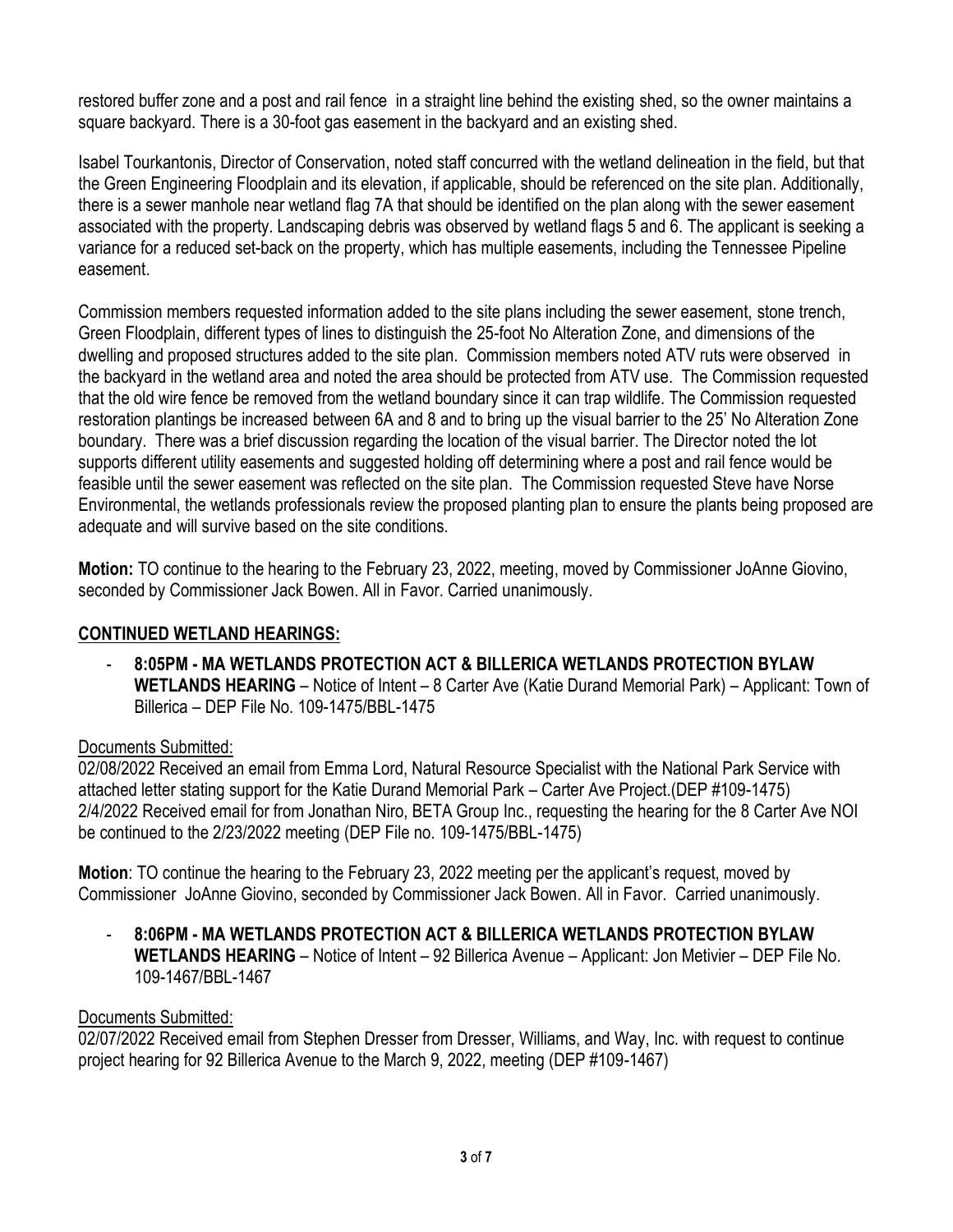**Motion**: TO continue the hearing to the March 9, 2022 meeting per the applicant's request, moved by Commissioner JoAnne Giovino, seconded by Commissioner Jack Bowen. All in Favor. Carried unanimously

- **8:07PM - MA WETLANDS PROTECTION ACT & BILLERICA WETLANDS PROTECTION BYLAW WETLANDS HEARING** – Notice of Intent – 581 Boston Road – Applicant: Jeff O'Rourke – DEP File No. 109-1466/BBL-1466

#### Documents Submitted:

02/07/2022 Received an email from Stephen Dresser from Dresser, Williams, and Way requesting a continuance on 581 Boston Road to the March 9, 2022, meeting (DEP #109-1466)

**Motion**: TO continue the hearing to the March 9, 2022 meeting per the applicant's request, moved by Commissioner JoAnne Giovino, seconded by Commissioner Jack Bowen. All in Favor. Carried Unanimously.

- **8:08PM - MA WETLANDS PROTECTION ACT & BILLERICA WETLANDS PROTECTION BYLAW WETLANDS HEARING** – Notice of Intent – 0 Market Street – Applicant: Bryan Duby – DEP File No. 109- 1436/BBL-1436

Isabel Tourkantonis, Director of Conservation reminded the Commission that during the last continuance request, it had required an in-person update from the applicant or his representative due to the significant amount of time that has passed since the project was last presented in August 2021. Numerous requests for continuance have been submitted by the applicant with no new information provided to the Commission.

Mark Arnold with Goddard Consulting attended the hearing and noted there have been significant delays due a few different issues, including the passing of the project surveyor. He noted the project team needed to survey the flag line placed by the wetlands peer reviewer, Art Allen of EcoTech. They are also in the process of collecting soil and groundwater data to support the original delineation submitted as part of the NOI. He noted it takes several weeks to collect this data. There was discussion about a continuance to a meeting that will allow time for the information to be submitted. Mark requested the hearing be continued to the April 13<sup>th</sup>meeting.

The Commission thanked him for coming in and providing an update in person. The Commissioned reiterated new and additional information should be submitted well in advance of the meeting and must be reviewed by the peer reviewer.

**Motion:** TO continue the hearing to the April 13, 2022 meeting per the applicant's request, moved by Commissioner JoAnne Giovino, seconded by Commissioner Jack Bowen. All in Favor. Carried unanimously.

# **III. PREVIOUSLY CONTINUED HEARINGS:**

- **MA WETLANDS PROTECTION ACT & BILLERICA WETLANDS PROTECTION BYLAW WETLANDS HEARING** – Notice of Intent – 600 Technology Park Drive – Applicant: TPD 600 Equity Partners, LLC c/o KS Partners, LLC – DEP File No.109-1473/BBL-1473 *(Continued to 2-23-2022)*

# **IV. ADMINISTRATIVE MATTERS / DIRECTOR'S REPORT:**

- **7:40PM - Request for Minor Modification:**
	- DEP File No. 109-1437/BBL-1437 140 Pond Street (Building B Review)

# Documents Submitted:

1/25/2022 Letter Request for Minor Modifications to Approved Plans from Eugene T. Sullivan, Professional Engineer from Eugene T. Sullivan, Inc. RE: Order of Conditions DEP File #109-1437,BBL-1437, Stormwater Permit Bd of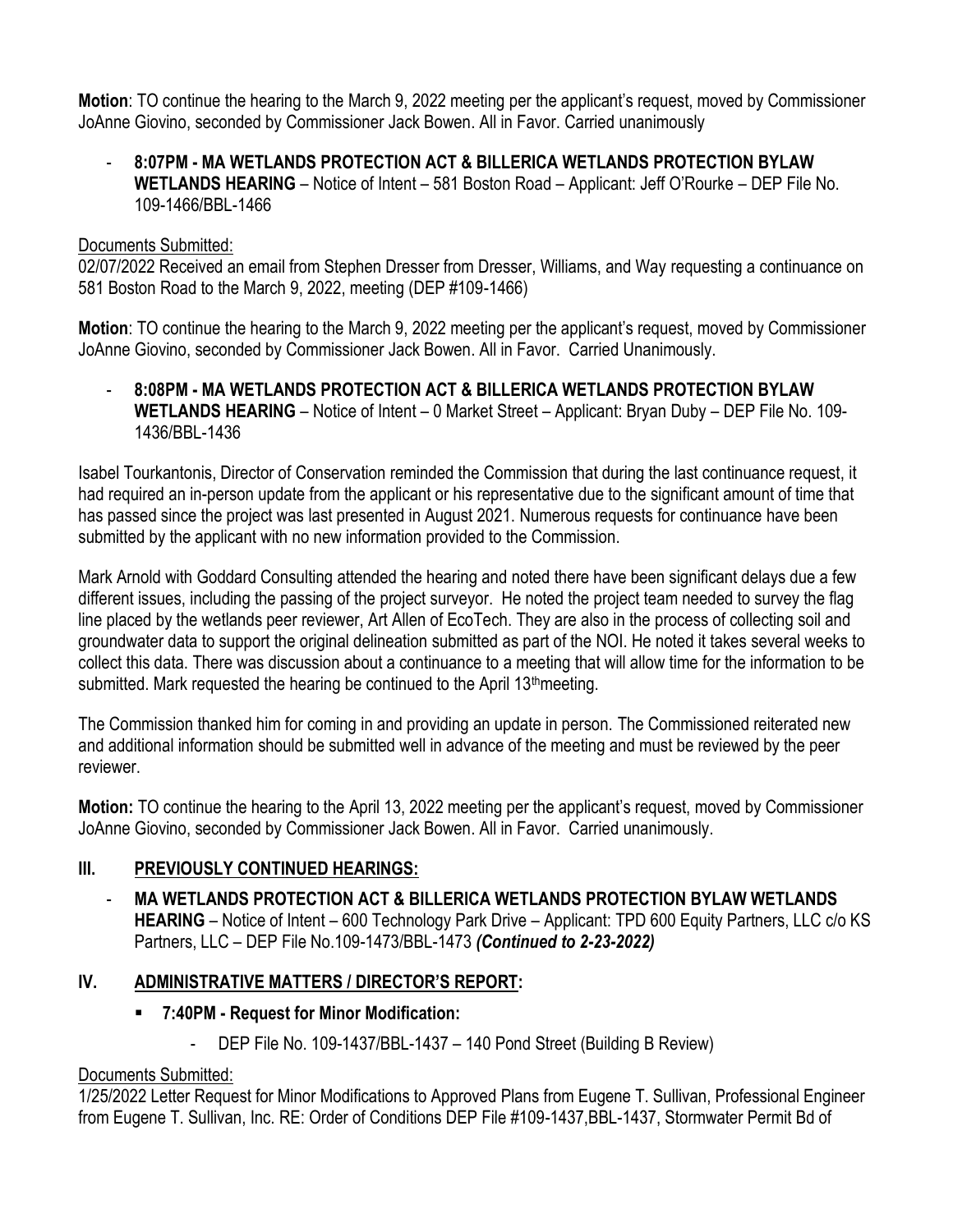Health #21-24-200-1-023, 140 Pond Street with Building B, Partial Site Layout Plan, stamped and signed by Eugene T. Sullivan on January 29, 2021, scale 1" – 30'-0", and Drainage and Utilities Plan, stamped and signed by Eugene T. Sullivan on January 29, 2021, scale 1" = 30'-0" (DEP #109-1437)

12/29/2021 Letter from Phil F. Paradis, Jr., PE, BETA Group Inc., RE: 140 Pond Street Building B - Stormwater Peer Review (DEP File No. 109-1437/BBL-1437).

Isabel Tourkantonis, Director of Conservation, updated the Commission about a request for minor modification that was submitted for the 140 Pond Street project. She introduced Gene Sullivan from Eugene T. Sullivan, Inc., who was in attendance to discuss the matter. She noted that Beta Group Inc. completed a stormwater peer review addressing the proposed project changes and verified continued overall project compliance with the MA Stormwater Management Standards required under the wetlands permit. She noted that the changes were peer reviewed and recommended that the Commission review the changes as a minor modification to the project under the wetlands permit that remains valid.

Gene Sullivan, Engineer with Eugene T. Sullivan, Inc., presented an overview of the proposed changes to Building 2 and associated parking lot as detailed in his letter dated January 25, 2022. He noted that there are fewer loading doors, and the southeast corner of the building has been squared off resulting in a slightly smaller building footprint. The change was recently submitted to the Planning Board with BETA as the peer reviewer. Gene said that now he was coming before the Commission to make sure they were in the loop and that everyone was happy with the changes.

The Commission asked how the restoration area was progressing as part of the Enforcement Order and reiterated that the work should have been completed by now. Gene said it's not where they would like it, but that work is scheduled to continue and be completed in this spring. He also mentioned that the area is all cleaned up and all the debris has been removed. The Commission also was concerned about the visual barrier that was shown on the plan, which is difficult to see because all the colored lines appear to tie directly to the back side of Building No. 1. They noted the NOI review for this project was completed over Zoom and the line representing the visual barrier is difficult to see on the plan. They also noted that the visual barrier on the southeast side of Building No. 2 should have been extended all the way to the southwest side of the building. There was discussion regarding the location of the visual barrier behind Building No. 1 and concern by the Commission that there would be encroachment of the 50 foot No Alteration Zone if maintenance of the building was required in the future. Gene clarified the visual barrier fence keeps everything out of the wetlands and then connects to each side of the building so no one could gain access. He clarified there is also a retaining wall that was constructed adjacent to the building. Members of the BCC noted their concerns about back of the building serving as the visual barrier. After further discussion, it was agreed upon to put posts with environmental signage that the area is off limits between both ends of the visual barrier behind Building No. 1, and to extend the visual barrier along the entire southside of Building No. 2. There was also discussion regarding the post and rail fence proposed over the riprap spillway of the proposed stormwater basin.

After further discussion, the Commission noted the site plans should be revised to include eight to ten posts with the larger environmental signs behind Building No. 1 and along the visual barrier for Building No. 2, and that a 3-foot gap on the riprap spillway could remain for stormwater maintenance purposes.

**Motion:** To approve the project change(s) as outlined in the request letter as a Minor Modification per the required revisions to the visual barrier and upon the receipt of a revised plan, moved by Commissioner JoAnne Giovino, seconded by Commissioner Jack Bowen, All in Favor. Carried unanimously.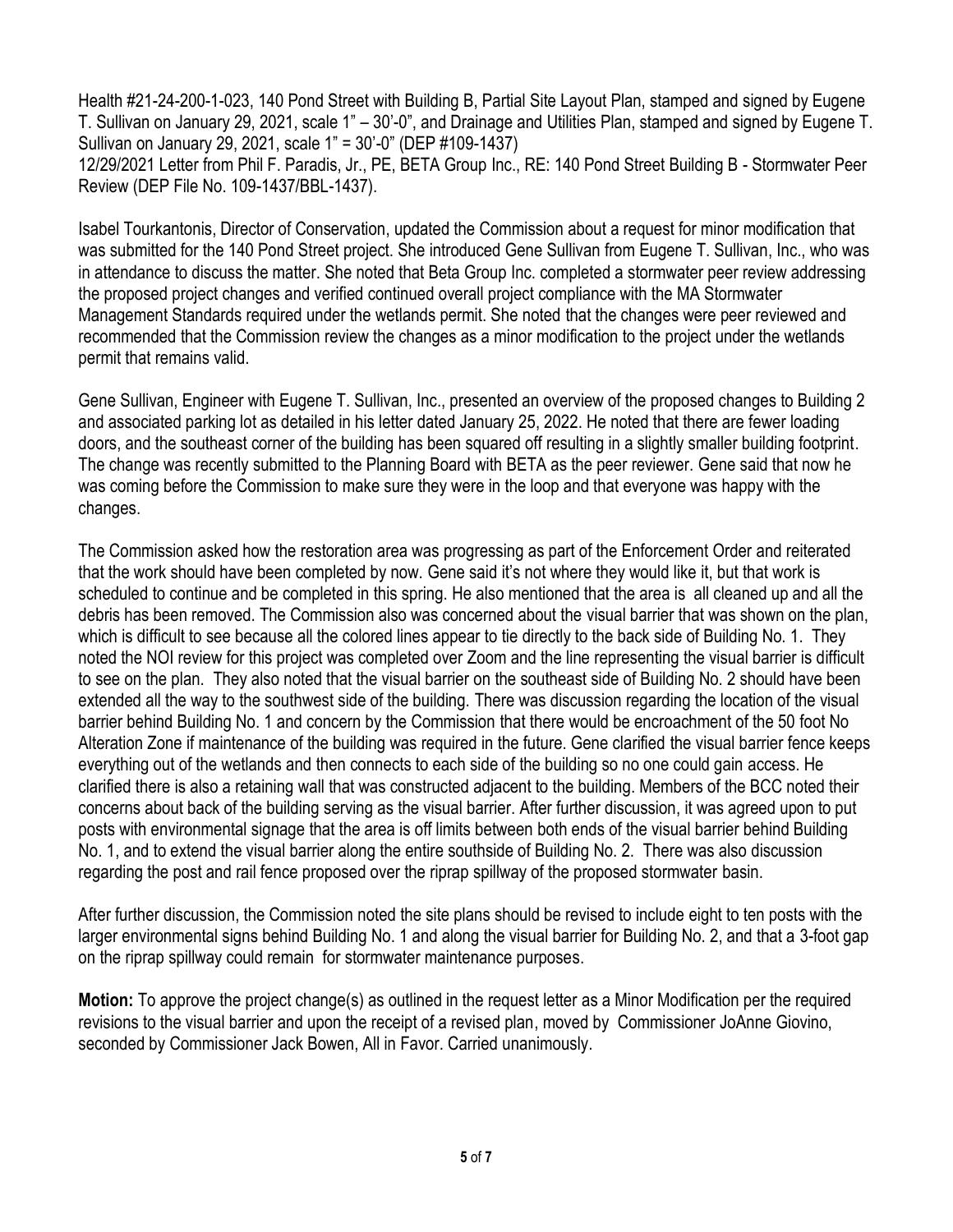# ▪ **8:13PM - Requests for Certificates of Compliance**

- DEP File No. 109-1341/BBL-1341 44 Nashua Road, Update (Kennedy Meadows Retirement)
- DEP File No. 109-1353/BBL-1353 Rangeway Road (Kennedy Meadows Sewer Project)

## Documents Submitted:

Received 1/5/2022 email with Letter dated 12/28/2021 from Robert McSorley, PE, Sebago Technics, Inc. RE Request for Certificate of Compliance for the Rangeway Road Force Maine portion *(DEP #109-1353),* Request for reduction in bond from \$70,000 to \$5,000 (DEP #109-1341), (DEP #109-1353) :to Conservation with updates on compliance status for both the development site and the sewer project and attachments including copy of response letter to the Department of Public Works comments, signed illicit discharge compliance statement, stormwater and operations & maintenance (O&M) plan, pump station standard operating procedures (SOP), Revised Grading and Utility Plan As-Built 1-5 for 44 Nashua Rd. *(Hawthorn Development, LLC.)*  stamped and signed by Robert McSorley on January 11, 2022, scale "1 = 20'

Isabel Tourkantonis, Director of Conservation, noted that the Commission received a comprehensive package with an update on the compliance status of the as-built reviews for both the development site at 44 Nashua Road and the Rangeway Road sewer project. The package included photos regarding the status of various items that came up on the stormwater peer review, staff review, and the Commission's review. Revised as-built plan addressing Town staff comments were also submitted.

Rob McSorely of Sebago Technics, Inc. was present and provided an overview of the information submitted, including the As-Built Plan, maintenance and operation report, and the standard operating procedures for the pump station. The photos submitted were of the fence area in which the Commission required wildlife passage openings. He clarified he was requesting that the Commission concur the sewer project that is off site is completed and approve a Certificate of Compliance for that project. Secondly, he noted the onsite project has one more round of wetlands replication monitoring in the fall 2022. To date the wetlands monitor, Basbanes Wetland Consulting, has noted the replication and buffer zone restoration areas are in good shape. He would like an acknowledgement that everything submitted to the Commission is acceptable and would like a reduction in the bond, from \$70,000 down to \$5,000. He noted the remaining \$5,000 may be held until the final report is completed by the wetland monitor in the Fall, at which time he will return to request the project be closed and a Certificate of Compliance approved by the Commission.

There was discussion regarding the remaining bond amount and the Commission concluded \$8,000 would be acceptable, given the extent of buffer zone plantings and wetland replication that was required for the project.

**Motion:** TO approve a partial release of the Bond obtained for wetlands replication and buffer zone restoration, including that the Commission will hold \$8,000 of the \$70,000 bond and the remaining \$62,000 will be returned to the applicant from Kennedy Meadows Retirement made by JoAnne Giovino, seconded by Jack Bowen. All in Favor. Carried unanimously.

**Motion:** TO approved and issue a Certificate of Compliance for the Kennedy Meadows Sewer Project, moved by Commissioner JoAnne Giovino, seconded by Commissioner Jack Bowen. All in Favor. Carried unanimously.

# 8:26PM - Violations/Enforcements: 71 Alexander Road

The Director informed the Commission of complaints received by the department regarding the commercial stockpiling of plowed snow along the frontage of 71 Alexander Road. The property is located at the corner of Islington Road and Alexander Road. There is a new property owner who is using the site for snow storage. There are residents concerned about the large mountains of black snow stockpiled at the front of the property spilling onto the Alexander Road right of way and stockpiled on top of the septic system. Staff conducted a preliminary site visit and briefly spoke to the property owner and noted there is a septic system, and that the operation falls within buffer zone